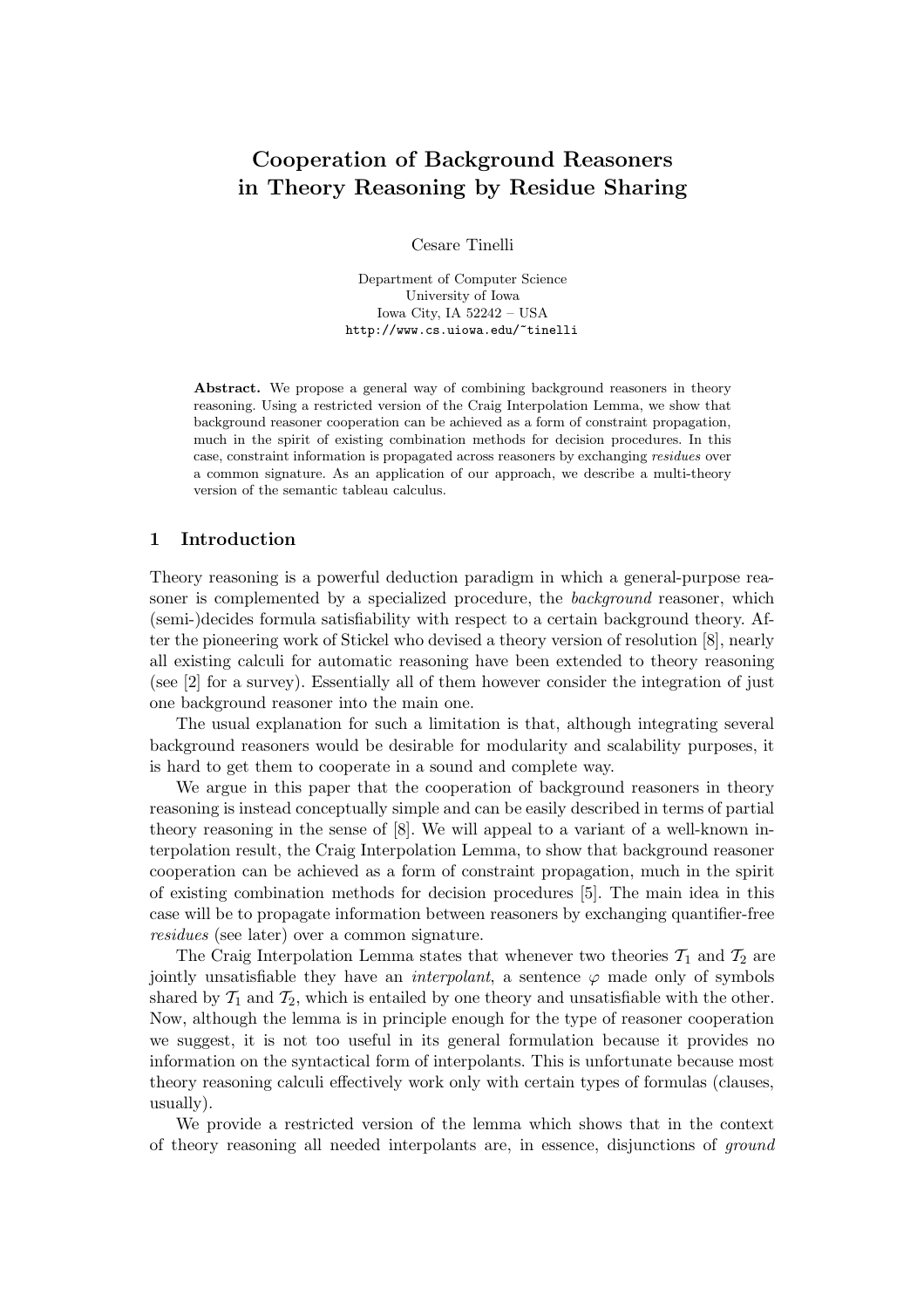literals. Thanks to this result, background reasoner cooperation via constraint propagation becomes a viable option, as we will try to demonstrate. To do that we will describe a multi-theory extension of semantic tableaux, for which the soundness and completeness arguments are particularly straightforward.

It will be clear then that, as in all cases of partial theory reasoning, the real challenge lies in identifying specific situations in which the generation of residues can be implemented in a reasonably efficient and complete way. But we will leave that out of the scope of this paper.

## 2 Preliminaries

A signature  $\Sigma$  consists of a set  $\Sigma^{\rm P}$  of relation symbols and a set  $\Sigma^{\rm F}$  of function symbols, each with an associated arity, an integer  $n \geq 0$ . A constant symbol is a function symbol of zero arity.

We use the standard notions of  $(\Sigma)$ -formula, clause, literal, free and bound variable, substitution, structure (aka model) and so on. Where  $\varphi$  is a formula, we denote by  $Var(\varphi)$  the set of  $\varphi$ 's free variables (with  $Var(\Phi)$  extending the notation to sets  $\Phi$  of formulas as obvious). A *sentence* is a formula with no free variables. A *ground* formula is a formula with no variables. A theory is a set of sentences—we do not insist that the set be consistent. We denote by  $\bot$  the universally false formula and assume that it is a (ground)  $\Sigma$ -literal for every signature  $\Sigma$ .

We also use the usual notions of satisfiability and entailment but extended to the case of formulas, as opposed to sentences, as done in the mathematical logic literature. Specifically, a set  $\Phi$  of formulas is *satisfiable* in a structure A if there is a valuation of  $Var(\Phi)$  into elements of A that makes every formula in  $\Phi$  true in A. A formula  $\varphi$  is satisfiable in a structure  $\mathcal{A}$  if  $\{\varphi\}$  is satisfiable in  $\mathcal{A}$ . A set of formulas (resp. a formula) is *satisfiable* if it is satisfiable in some structure  $A$ , and *unsatisfiable* otherwise. The set  $\Phi$  entails the formula  $\varphi$ , in symbols  $\Phi \models \varphi$ , if every structure and valuation that satisfy  $\Phi$  also satisfy  $\varphi$ ; equivalently, if the set  $\Phi \cup {\neg \varphi}$  is unsatisfiable. Notice that  $\Phi$  is unsatisfiable if and only if  $\Phi \models \bot$ .

The reader unfamiliar with this notion of satisfiability/entailment for formulas should observe that in it free variables essentially behave as free constant symbols. This differs from the practice in automated reasoning of treating free variables as implicitly universally quantified.<sup>1</sup> The distinction here is important and should be kept in mind because, for example, when we talk about the satisfiability of a clause we are quantifying its variables universally, whereas when we talk about the satisfiability of a quantifier-free formula we are not. This means for instance that when  $\{p(x), \neg p(y)\}$ denotes a set of *clauses*, it is unsatisfiable; when it denotes instead a set of *literals*, it is satisfiable.

In theory reasoning, satisfiability and entailment are also given with respect to a certain theory. The definitions below subsume the various, slightly different ones in the literature.

**Definition 1.** Let T be any theory. A set  $\Phi$  of formulas is T-satisfiable iff  $T \cup \Phi$  is satisfiable; otherwise it is T-unsatisfiable. A formula  $\varphi$  is a T-consequence of  $\Phi$  in symbols  $\Phi \models_{\mathcal{T}} \varphi$ , iff  $\mathcal{T} \cup \Phi \models \varphi$ .

<sup>&</sup>lt;sup>1</sup> Perhaps because of the fact that clauses are written without their universal quantifier prefix.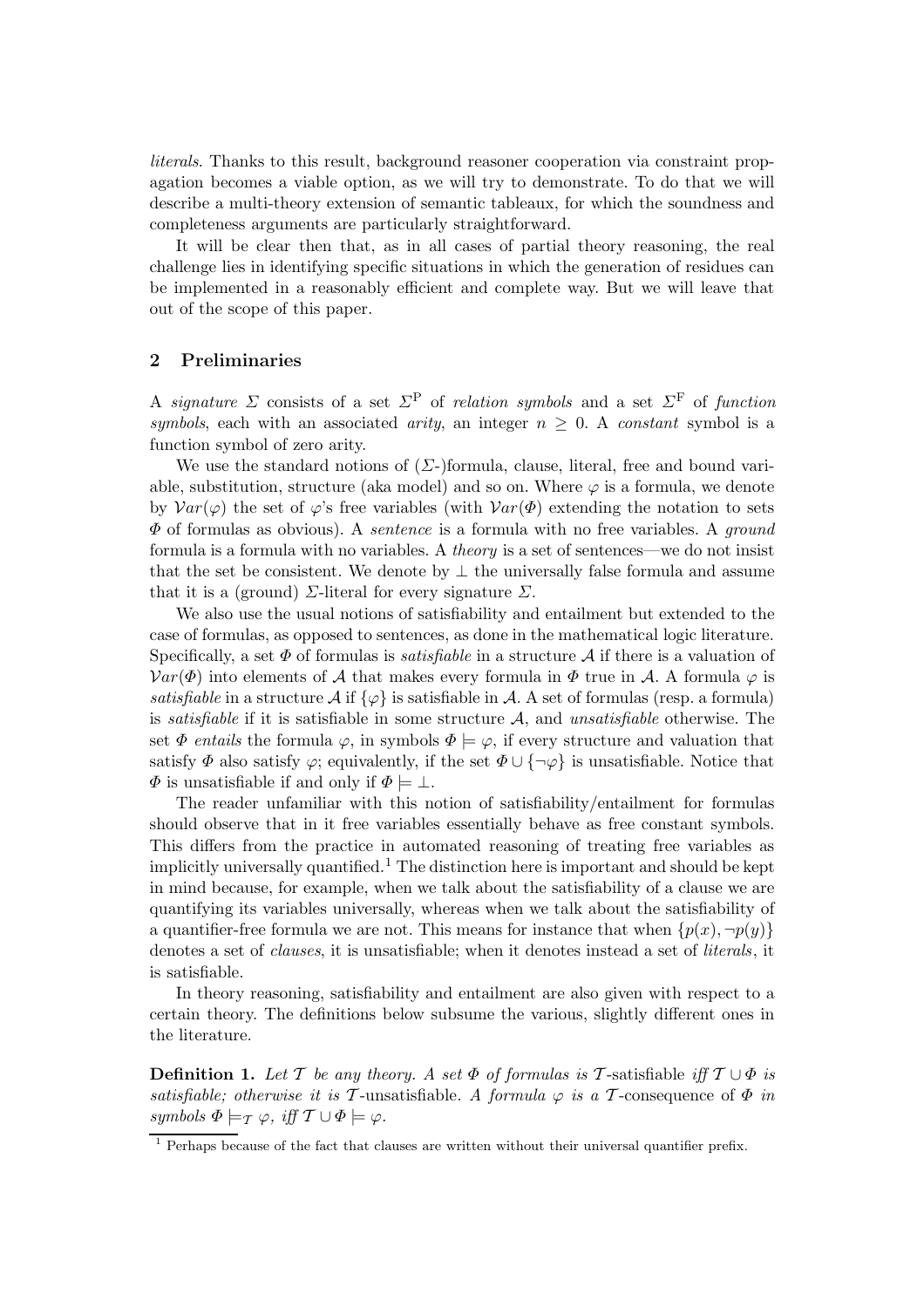A formula is universal if it is in prefix normal form and its (possibly empty) quantifier prefix contains only universal quantifiers. A theory is universal if it is axiomatized by a set of universal sentences.<sup>2</sup> Theory reasoning considers only universal theories as background theories because they are the only ones that can be "safely" built-in into a deduction calculus. The reason is that the Herbrand theorem extends immediately to  $\mathcal T$ -satisfiability in a universal theory.

Proposition 1 (Herbrand Theorem for Theory Reasoning). Let  $\varphi_1, \ldots, \varphi_n$  be  $n > 0$  quantifier-free formulas and T a universal theory. Then the set  $\{\forall \varphi_1, \ldots, \forall \varphi_n\}$ (where  $\forall \varphi$  denotes the universal closure of  $\varphi$ ) is T-unsatisfiable iff there is a finite set of ground instances of formulae from  $\{\varphi_1, \ldots, \varphi_n\}$  that is T-unsatisfiable.

### 3 Theory Reasoning over Multiple Theories

#### 3.1 Partial Theory Reasoning

Because of its generality, theory reasoning encompasses a vast array of seemingly different reasoning frameworks. Here we will focus on what [2] calls literal level theory reasoning.<sup>3</sup> The basic operation in traditional refutation-based calculi is the detection of pairs of complementary literals; in other words, the detection of an unsatisfiable set  $\Phi$  made of two quantifier-free formulas of a specific kind. Literal level theory reasoning generalizes this operation in two directions: the type and number of quantifier-free formulas in  $\Phi$ , and the notion of (un)satisfiability, defined with respect to a certain background theory  $\mathcal T$  in the sense of Def. 1.

In theory reasoning systems, the  $\mathcal T$ -satisfiability test is not performed by the main reasoner, the *foreground reasoner*, but is delegated instead to a specialized subsystem, the background reasoner for  $T$ . Roughly, we speak of total theory reasoning if the background reasoner gets a set  $\Phi$  of formulas from the foreground one and simply confirms whether  $\Phi$  is T-unsatisfiable or not. We speak of partial theory reasoning if, whenever  $\Phi$  is not T-unsatisfiable, the background reasoner returns a *residue* for it, that is, a quantifier-free formula whose negation, if added to  $\Phi$ , would make it  $\mathcal T$ -unsatisfiable.

The precise definition of residue varies depending on the author and the partial theory reasoning calculus in question. But they are all instances of the one below.

**Definition 2** (Residue). Let  $\Phi$  be a set of quantifier-free formulas, called a key set. Let  $\psi$  be a quantifier free formula and  $\sigma$  a substitution. The pair  $\langle \sigma, \psi \rangle$  is a T-residue of  $\Phi$  iff the set  $\Phi \sigma \cup {\neg \psi}$  is T-unsatisfiable or, equivalently, iff  $\Phi \sigma \models_{\mathcal{T}} \psi$ .

According to the definition above, the pair  $\langle \sigma, \perp \rangle$  a is T-residue of the key set  $\Phi$ if and only if  $\Phi \sigma$  is T-unsatisfiable. More precisely then, we talk about total theory reasoning when the background reasoner computes only residues of the form  $\langle \sigma, \perp \rangle$ , if any, and partial theory reasoning otherwise.

In the following, we will simply say *residue* instead of  $\mathcal{T}$ -residue whenever  $\mathcal{T}$  is clear from context. Abusing the terminology, we will also call residue the second component of a residue  $\langle \sigma, \psi \rangle$ , especially when  $\sigma$  is the empty substitution.

 $\frac{2}{3}$  Some authors refer to universal theories as open or quantifier-free theories, again because of the common practice of writing their axioms without the quantifiers.

<sup>&</sup>lt;sup>3</sup> The other forms of theory reasoning can be recast as essentially special cases of the literal level form.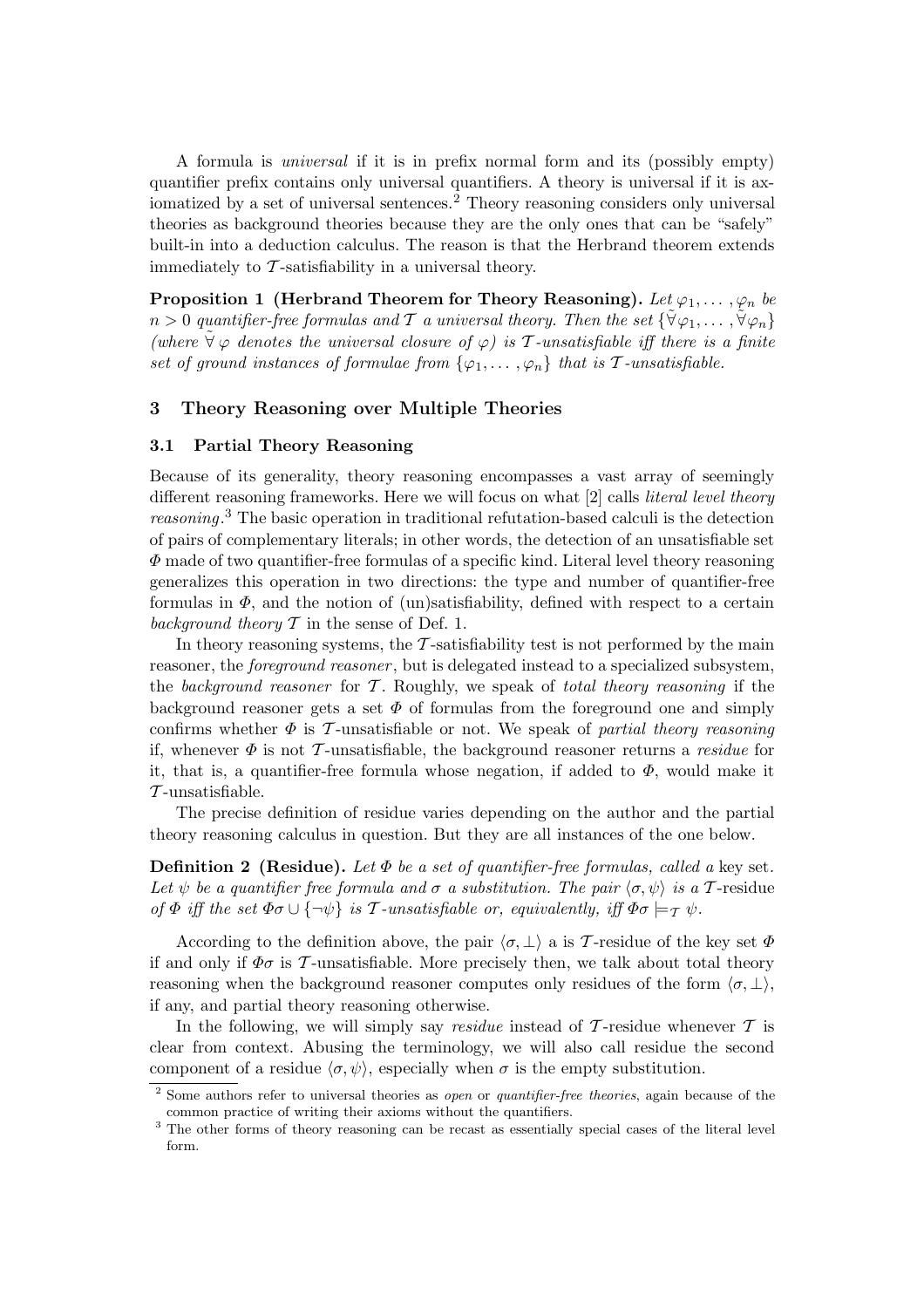#### 3.2 Combining Background Reasoners

Suppose we are interested in a background theory T obtained as the union of  $n > 1$ theories  $\mathcal{T}_1, \ldots, \mathcal{T}_n$ . Also suppose that we do not have a background reasoner for T but we do have one for each  $\mathcal{T}_i$ . From a practical standpoint, instead of implementing a reasoner for  $\mathcal T$  anew, it would be interesting to integrate the reasoners for the various  $\mathcal{T}_i$  directly into a foreground reasoner and have them work together to detect the  $\tau$ -unsatisfiability of formulas. The question then is how to make the reasoners cooperate in a sound and complete way.

In this section, we provide some interpolation results which suggest that background reasoners can cooperate by exchanging residues over a common quantifier-free language. In the next section, we will embed this kind of cooperation into a specific theory reasoning calculus and argue that the resulting calculus is sound and complete. For simplicity, we will consider the case of just two background theories. From what follows, however, it should be clear that all the given results lift by iteration to the case of more than two theories.

We will impose no model-theoretic restrictions on the two theories other than universality. Also, we will make no assumptions on whether the theories share no, some or all predicate symbols. We will assume, however, that their signatures have exactly the same set of function symbols. For our purposes such a restriction is not as stringent as it sounds. In fact, background reasoners used in theory reasoning typically accept input formulas containing free function symbols, that is, symbols not appearing in their theory. 4 In that case, the signature of each background theory can be always expanded with free symbols until all the signatures get to have the same set of function symbols.

### 3.3 The Interpolation Lemma

The main theoretical result of the paper is provided by the following restricted version of the Craig Interpolation Lemma.

**Proposition 2 (Ground Interpolation Lemma).** Let  $\Sigma_1$ ,  $\Sigma_2$  be two signatures such that  $\Sigma_1^F = \Sigma_2^F$  and let  $\Sigma := \Sigma_1 \cap \Sigma_2$ . For  $i = 1, 2$  let  $\mathcal{T}_i$  be a universal theory of signature  $\Sigma_i$ . The universal theory  $\mathcal{T}_1 \cup \mathcal{T}_2$  is unsatisfiable iff there is a disjunction  $\psi$  of ground  $\Sigma$ -literals such that  $\mathcal{T}_1 \models \psi$  and  $\mathcal{T}_2 \models \neg \psi$ .

The proof of this proposition is fairly routine by model theory standards.<sup>5</sup> It is based on three main facts: 1) every substructure of a model of a universal theory is in turn a model of the theory; 2) a set of generators of a structure does not change if one adds or removes predicate symbols from its signature; 3) a model  $\mathcal{A}_1$  of  $\mathcal{T}_1$  and a model  $\mathcal{A}_2$  of  $\mathcal{T}_2$  above can be amalgamated into a model of  $\mathcal{T}_1 \cup \mathcal{T}_2$  whenever  $\mathcal{A}_1$  and  $\mathcal{A}_2$  are isomorphic over the shared signature  $\Sigma$ .

For our purposes, the following corollary of the proposition will be more useful.

<sup>4</sup> Free function symbols occur naturally in refutation-based theory reasoning calculi as a result of Skolemization of existential variables.

<sup>5</sup> Variation on the theme are found as exercises in many mathematical logic or model theory textbooks.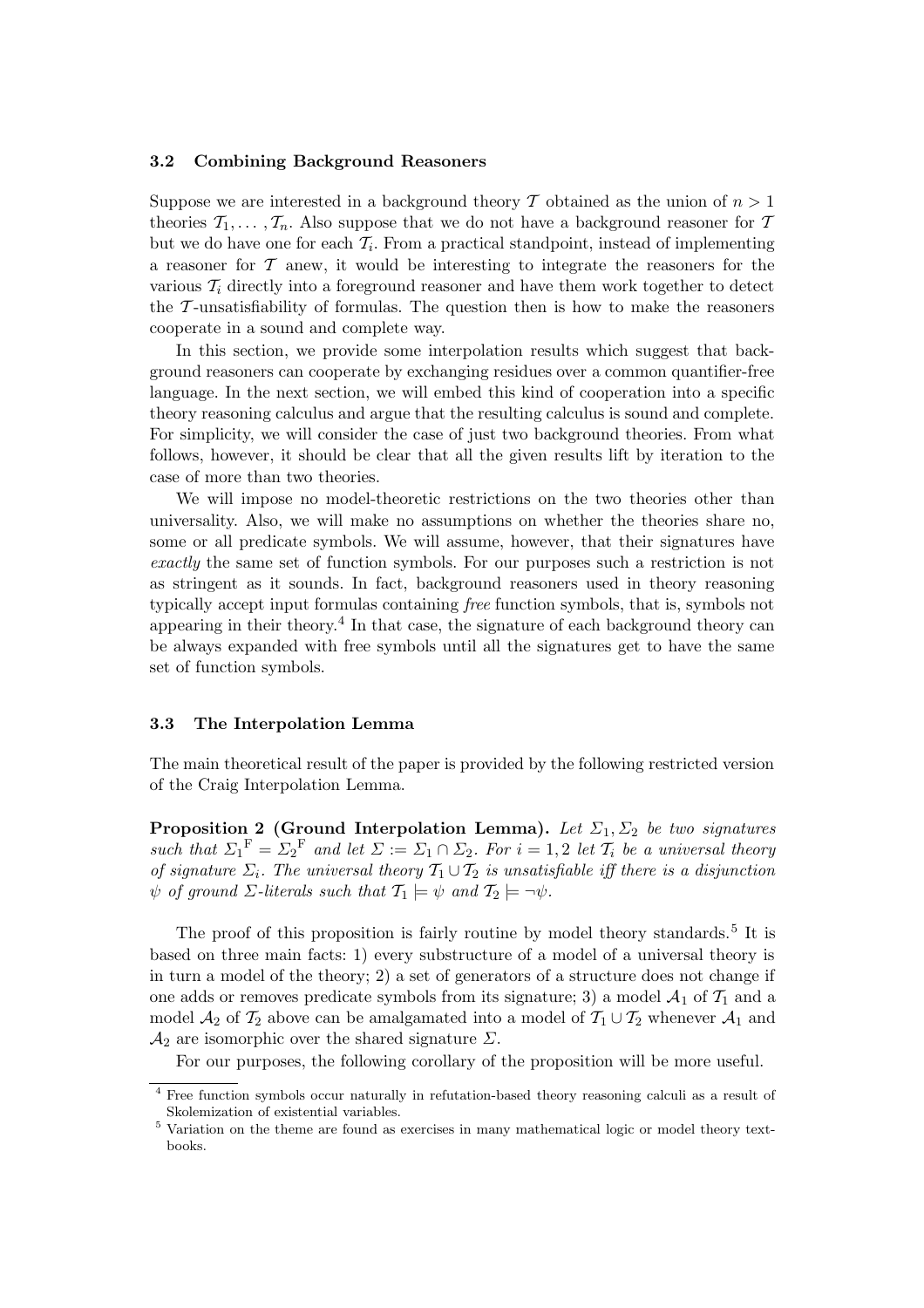**Proposition 3.** Let  $\Sigma_1, \Sigma_2$  be two signatures such that  $\Sigma_1^{\text{F}} = \Sigma_2^{\text{F}}$  and let  $\Sigma :=$  $\Sigma_1 \cap \Sigma_2$ . For  $i = 1, 2$  let  $\mathcal{T}_i$  be a universal  $\Sigma_i$ -theory and  $\Phi_i$  a set of quantifier-free  $\Sigma_i$ -formulas. Then, the following are equivalent:

1.  $\Phi_1 \cup \Phi_2$  is  $(\mathcal{T}_1 \cup \mathcal{T}_2)$ -unsatisfiable;

2. there is a disjunction  $\psi$  of  $\Sigma$ -literals with  $Var(\psi) \subseteq Var(\Phi_1 \cup \Phi_2)$  such that

 $\Phi_1 \models_{\mathcal{T}_1} \psi$  and  $\Phi_2 \cup {\psi} \models_{\mathcal{T}_2} \bot$ .

The existence of an interpolant like  $\psi$  above is already guaranteed by the Craig Interpolation Lemma. The contribution of Prop. 3 is to specify that, under the given assumptions,  $\Phi_1$  and  $\Phi_2$  have an interpolant which is a disjunction of literals with no new variables.

Prop. 3 holds in the exact same formulation in both flavors of first-order logic: the one without equality, the traditional logic of automated reasoning, which we use here, and the one with equality, which treats the equality symbol as a logical constant and always interprets it as the identity relation. The only difference is that, whereas in the second flavor interpolants may in general contain equations, they do so in the first flavor only if equality is explicitly defined in *both* theories  $\mathcal{T}_1$  and  $\mathcal{T}_2$ . In particular, this entails that when the theories share no predicate symbols at all the only possible interpolant of  $\Phi_1$  and  $\Phi_2$  in Prop. 3 is either  $\perp$  or its negation.<sup>6</sup>

#### 4 A Multi-Theory Tableau Calculus

We will now show how the interpolation results of the previous section can be used to integrate multiple background reasoners into a theory reasoning calculus. To be specific we will define a multi-reasoner extension of the partial theory version of (free variable) semantic tableaux. Our exposition of the calculus will follow closely the one given in [3]. There, a tableau is defined as a multiset of tableau branches, where a branch is a multiset of first-order formulas. As usual, branches are interpreted logically as the conjunction of their elements, and tableaux as the disjunction of their branches.

Tableaux are manipulated according to the derivation rules listed in Fig. 1 which operate on the types of formulas defined by the tables in the same figure. The main idea of the theory tableau calculus is to close a tableau branch by detecting its unsatisfiability with respect to a given background theory  $\mathcal T$ . Operationally, this is done by choosing a subset of the formulas in the branch and asking a specialized reasoner about their  $\mathcal T$ -unsatisfiability.

In our extension of the calculus we consider background theories  $\mathcal T$  that are in fact the union of a universal  $\Sigma_1$ -theory  $\mathcal{T}_1$  and a universal  $\Sigma_2$ -theory  $\mathcal{T}_2$ . Although one would certainly want  $\mathcal{T}_1$  and  $\mathcal{T}_2$  to be such that  $\mathcal{T} = \mathcal{T}_1 \cup \mathcal{T}_2$  is consistent, technically, do not need to assume that. We do assume though that the signatures of  $\mathcal{T}_1$  and  $\mathcal{T}_2$ have exactly the same function symbols, as discussed in the previous section.

We also assume that for each  $\mathcal{T}_i$  we have a background reasoner that accepts a  $\Sigma_i$ -key set (cf. Def. 2) as input and is capable of enumerating all of its  $\mathcal{T}_i$ -residues.

Now let  $\Sigma := \Sigma_1 \cap \Sigma_2$ . The main idea of our extension is to collect into a key set only formulas in a branch that have the same signature, either  $\Sigma_1$  or  $\Sigma_2$ . The assembled  $\Sigma_i$ -key set  $(i = 1, 2)$  is given to the corresponding background reasoner,

<sup>&</sup>lt;sup>6</sup> Notice that  $\neg \bot$  is the interpolant of  $\Phi_1$  and  $\Phi_2$  exactly when  $\bot$  is the interpolant of  $\Phi_2$  and  $\Phi_1$ .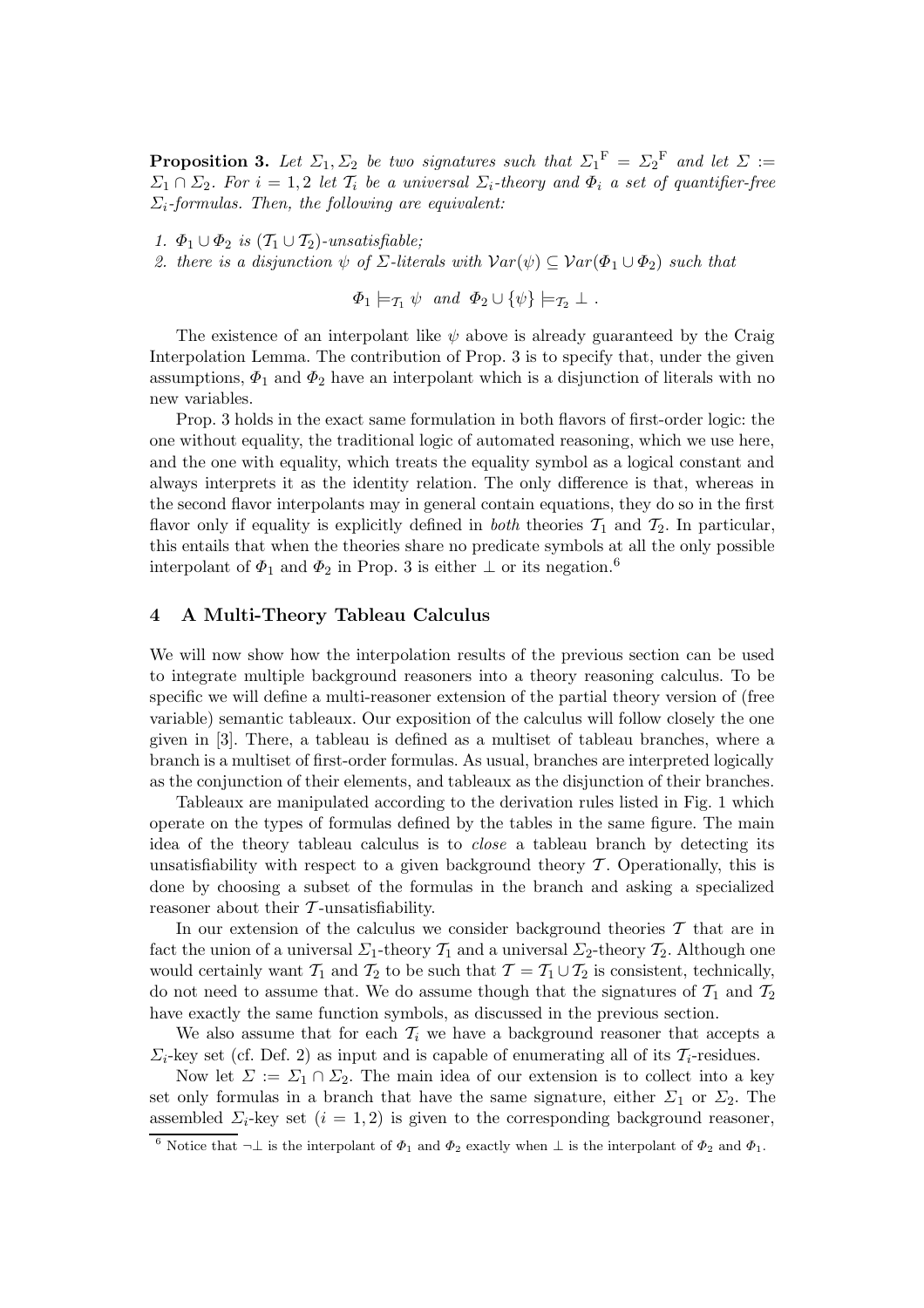which returns a residue for it. The residue may contain  $\Sigma$ -formulas, which can be later included into a  $\Sigma_j$ -key set (with  $j \neq i$ ) by virtue of the fact that  $\Sigma \subseteq \Sigma_j$ . In practice, this means that the two background reasoners share information about the satisfiability of a branch by exchanging residues over the language of quantifier-free Σ-formulas, understood by both. We will see that, by the interpolation results of the previous section, this is in principle all they need to do to detect the  $\mathcal{T}$ -unsatisfiability of a branch.



Fig. 1. Formula Types and Tableau Derivation Rules.

The following definition extends the usual notion of tableau derivation to our multi-theory framework.

**Definition 3 (Derivation).** A sequence  $T_0, T_1, \ldots, T_n$  of  $n \geq 0$  tableaux is a derivation of  $T_n$  from  $T_0$  iff for all  $j > 0$ ,  $T_j$  is obtained from  $T_{j-1}$ 

1. by applying one of the derivation rules in Fig. 1 to a branch  $B \in T_{i-1}$ , i.e., by defining  $T_j$  as follows for some  $\varphi \in B$ :

$$
T_j := \begin{cases} (T_{j-1} \setminus \{B\}) \cup \{(B \setminus \{\varphi\}) \cup \{\alpha_1, \alpha_2\}\} & \text{if } \varphi \text{ is of type } \alpha \\ (T_{j-1} \setminus \{B\}) \cup \{(B \setminus \{\varphi\}) \cup \{\beta_1\}, (B \setminus \{\varphi\}) \cup \{\beta_2\}\} & \text{if } \varphi \text{ is of type } \beta \\ (T_{j-1} \setminus \{B\}) \cup \{B \cup \{\gamma_1\}\} & \text{if } \varphi \text{ is of type } \gamma \\ (T_{j-1} \setminus \{B\}) \cup \{(B \setminus \{\varphi\}) \cup \{\delta_1\}\} & \text{if } \varphi \text{ is of type } \delta \end{cases}
$$

2. or by adding a  $\mathcal{T}_i$ -residue (for  $i = 1$  or  $i = 2$ ) to a branch  $B \in \mathcal{T}_{j-1}$ , i.e., by defining  $T_i$  as follows, where  $\langle \sigma, \psi \rangle$  is a  $\mathcal{T}_i$ -residue of some  $\Sigma_i$ -key set  $\Phi \subseteq B$ :

$$
T_j := (T_{j-1} \setminus \{B\}) \sigma \cup \{B \sigma \cup \{\psi\}\}\
$$

3. or by closing a branch  $B \in T_{j-1}$ , i.e., by defining  $T_j$  as  $T_{j-1} \setminus \{B\}$  if  $\bot \in B$ .

The tableau calculus defined by the derivations in Def. 3 is sound and complete in the following sense.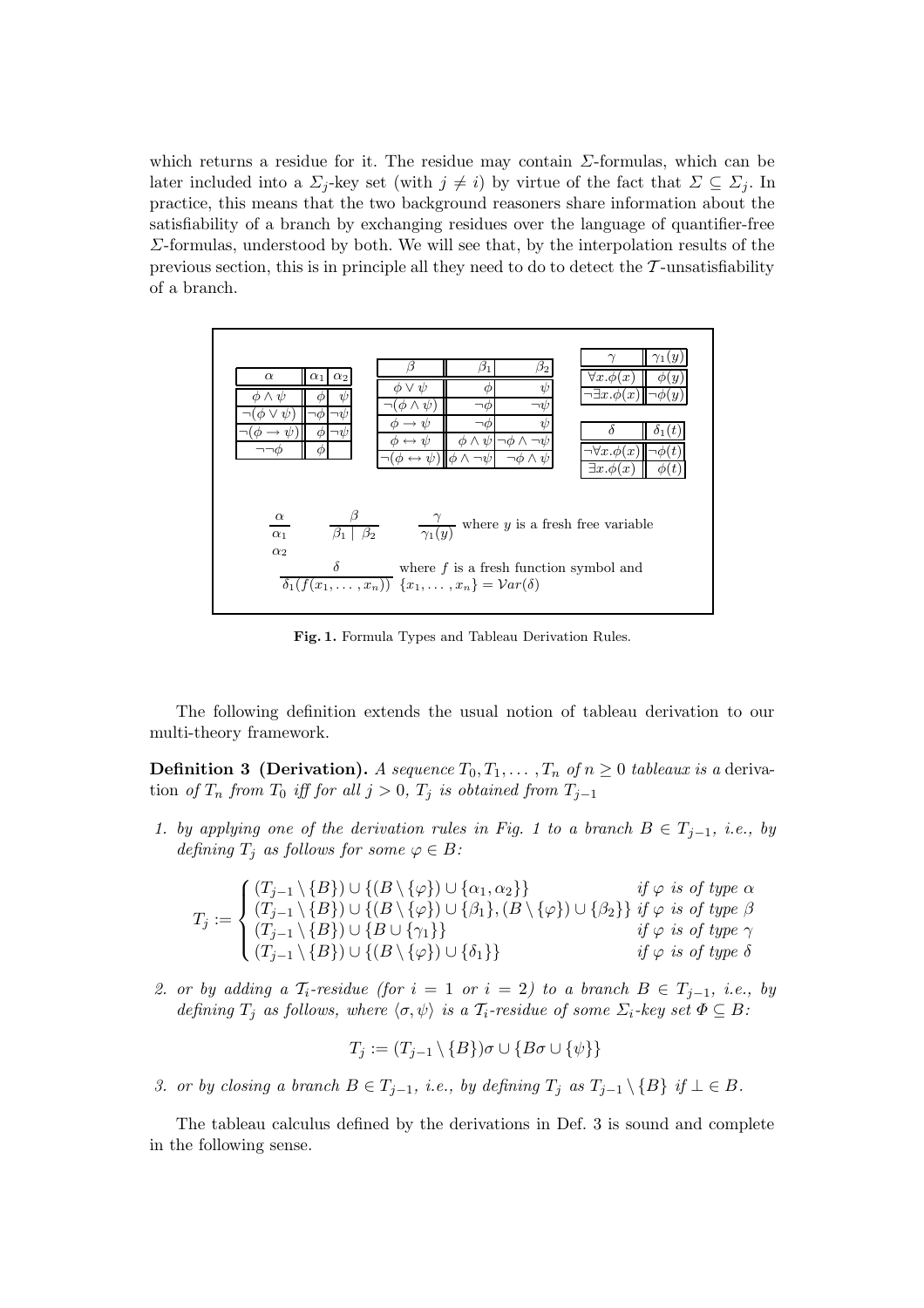**Theorem 1 (Soundness and Completeness).** A  $(\Sigma_1 \cup \Sigma_2)$ -sentence  $\varphi$  is entailed by  $\mathcal{T} = \mathcal{T}_1 \cup \mathcal{T}_2$  iff there is a derivation of the empty tableau from the tableau  $\{\neg \varphi\}$ .

It is easy to prove that every derivation preserves the  $\mathcal{T}$ -satisfiability of a tableau, which immediately shows the soundness of the calculus. To prove its completeness one can proceed as in the case of just one background theory by showing that, if a sentence is  $\mathcal{T}$ -unsatisfiable, it is possible to derive from it a tableau all of whose branches can be closed. We sketch the proof below by considering for simplicity just the ground case.

Let us say that a formula is *pure* if it is either a  $\Sigma_1$ -formula or a  $\Sigma_2$ -formula. Let  $T_0 := \{\{\neg \varphi\}\}\$ be the initial tableau and assume that the ground  $(\Sigma_1 \cup \Sigma_2)$ -formula  $\neg \varphi$  is T-unsatisfiable. Applying a proper sequence of derivation rules from Fig. 1, it is possible to derive from  $T_0$  a tableau T all of whose branches are T-unsatisfiable and made of pure ground formulas only. Let B be any of these branches.

Since B is T-unsatisfiable it has a subset  $\Phi_i$  of  $\Sigma_i$ -formulas, for  $i = 1, 2$ , such that  $\Phi_1 \cup \Phi_2$  is  $(\mathcal{T}_1 \cup \mathcal{T}_2)$ -unsatisfiable. By Prop. 3,  $\Phi_1$  and  $\Phi_2$  have a ground  $\Sigma$ -interpolant  $\psi$ . Now,  $\psi$  is a residue of the  $\Sigma_1$ -key set  $\Phi_1$  by definition, hence it can be added to B by Point 2 of Def. 3. Moreover,  $\Phi_2 \cup \psi$  is a  $\mathcal{T}_2$ -unsatisfiable  $\Sigma_2$ -key set, hence its residue  $\perp$  can be added to B by the same point. But then B can be closed by Point 3 of Def. 3. This shows that the calculus is complete for ground sentences. Thanks to Prop. 1, the completeness proof can then be lifted to the non-ground sentences as usual.

It is typical for a background reasoner to accept only key sets made just of literals (and still produce disjunctions of literals as residues). We leave it to the reader to verify that our extension remains complete even if we only use this restricted kind of key set.

We conclude this section with some general remarks on our combination results.

First, we would like to stress that the cooperation method described here is not limited to tableaux only. For instance, we have readily applied it to theory resolution as well, with a soundness and completeness proof for the resulting calculus that is almost as simple as in the tableau case. We have every reason to believe that the method can also be used to produce a multi-theory extension of all the other existing theory reasoning calculi.

Finally notice that, as pointed out in Subsect. 3.3, when  $\mathcal{T}_1$  and  $\mathcal{T}_2$  have no predicate symbols in common (including equality) the only possible non-tautological interpolant between the pure parts of a branch is ⊥. In that case then the two background reasoners are fully decoupled<sup>7</sup> and a total theory reasoning strategy can be adopted separately with each of them. All the foreground reasoner needs to do is to "purify" a branch enough, using the usual tableaux derivation rules, until it can assemble a pure key set that will be found unsatisfiable by the corresponding background reasoner.

This sort of approach was already outlined in [8] for (single-)theory resolution. Stickel argued that key sets never needed to include literals whose predicate symbol did not belong to the background theory. These literals could instead be processed by standard resolution steps. His argument can be given a formal justification in our cooperation framework by looking at non-theory reasoning steps as theory reasoning

<sup>7</sup> Strictly speaking, this is true only for ground derivations. In non-ground derivations, the reasoners share the substitutions applied to the free variables of the tableau.